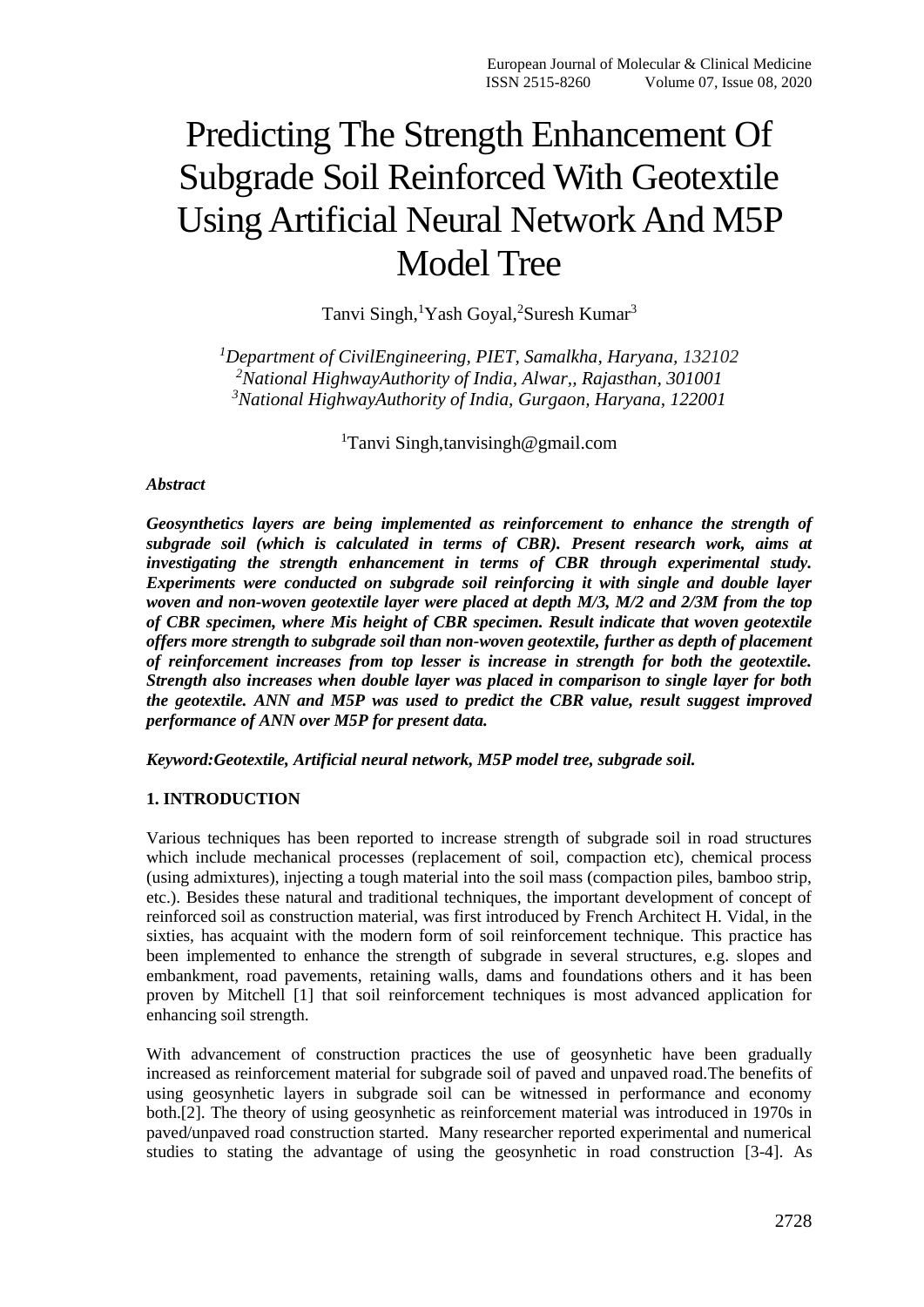geosynhetic was successful as reinforcing material, several types of geosynhetic have been developed [5]

Numerous investigators have revealed that using geosynthetics layer have been proven useful as reinforcement in case of subgrades soil to increase their performance [6-9]. The placement of the geosynthetics layer at appropriate depth is important factor which influences the performance of subgrade  $-$  [10-12]. Reduction in depth of ruts, enhancement in load bearing capacity, prolong the service life, reduction in cost of construction and maintenances and diminish the necessary fill thickness are the several advantages of using geosynhetic as reinforcement [13-17]. Strength of subgrade soil is expressed in CBR and various studies have shown that reinforcement of geosynhetic layer enhances the CBR value [18- 23]. However conflicting result have been reported regarding positioning of geosynhetic some have suggested that it should be placed near the load applied while other suggested that it should be placed at bottom half of CBR specimen [24]. Keeping this in view present work aims to investigate the performance of two different types of geotextile and find the optimum depth of their position.

The use of laboratory and theoretical analysis are labour and computationally intensive, hence the need of alternate approaches to monitor the strength enhancement in subgrade soil is required. Within last two decades many researchers adopted machine learning techniques for various civil engineering problems and found these techniques performing well and requiring less computational resources. [25-28] used artificial neural network (ANN) and established that performance of NN was equally well or better than the existing empirical equations. [29-30] used generalized regression neural network (GRNN) with different civil engineering problems. [31-32] used ANFIS (neuro-fuzzy), which is a combination of NN and fuzzy logic) which has been extensivelyapplied on civil engineering problems due to its reasoning and learning capabilities. These techniques show better results in comparison to empirical relations. Keeping in view the usefulness of various machine learning approaches, present study aims to investigate the usefulness of artificial neural network (ANN) and M5P model tree for predicting the strength enhancement of subgrade soil reinforced with geosynhetic layer.

# **2. EXPERIMENTAL INVESTIGATION AND METHODOLOGY**

#### **Experimental Investigation and Methodology:**

#### **Specifics of Experimental Investigation:**T

he entire study has been conducted in Geotech Lab of Lingaya's Vidyapeeth Laboratory on the subgrade soil, *i.e.* to analysis the CBR value of Subgrade soil upon reinforcing with Woven and Non-Woven Geotextile at different levels. Detail of soil used for investigation, geotextile used and methodology adopted have been discussed in detail in this section.

#### **Details Subgrade Soil:**

The Subgrade Soil which is taken for Laboratory investigation in present study was collected from the adjacent of road in front of Lingaya's Vidyapeeth, Faridabad. The engineering properties of subgrade soil determine in the laboratory in accordance to Indian Standard Code IS 2720 and tabulated in Tab

#### **Reinforcement:**

Among various types of geosynhetic, geotextile is the most useful, adaptable and economical ground modification materials and constitute the major component of geosynhetic. Geotextile been widely used these days in civil engineering projects. As per ASTM 19941 geotextile is described as a permeable textile materials applied with connection to soil, rock or any other material associated with geotechnical as an essential part of construction project. Geotextile are of two types woven and non-woven based on their structural composition and the manufacturing processes.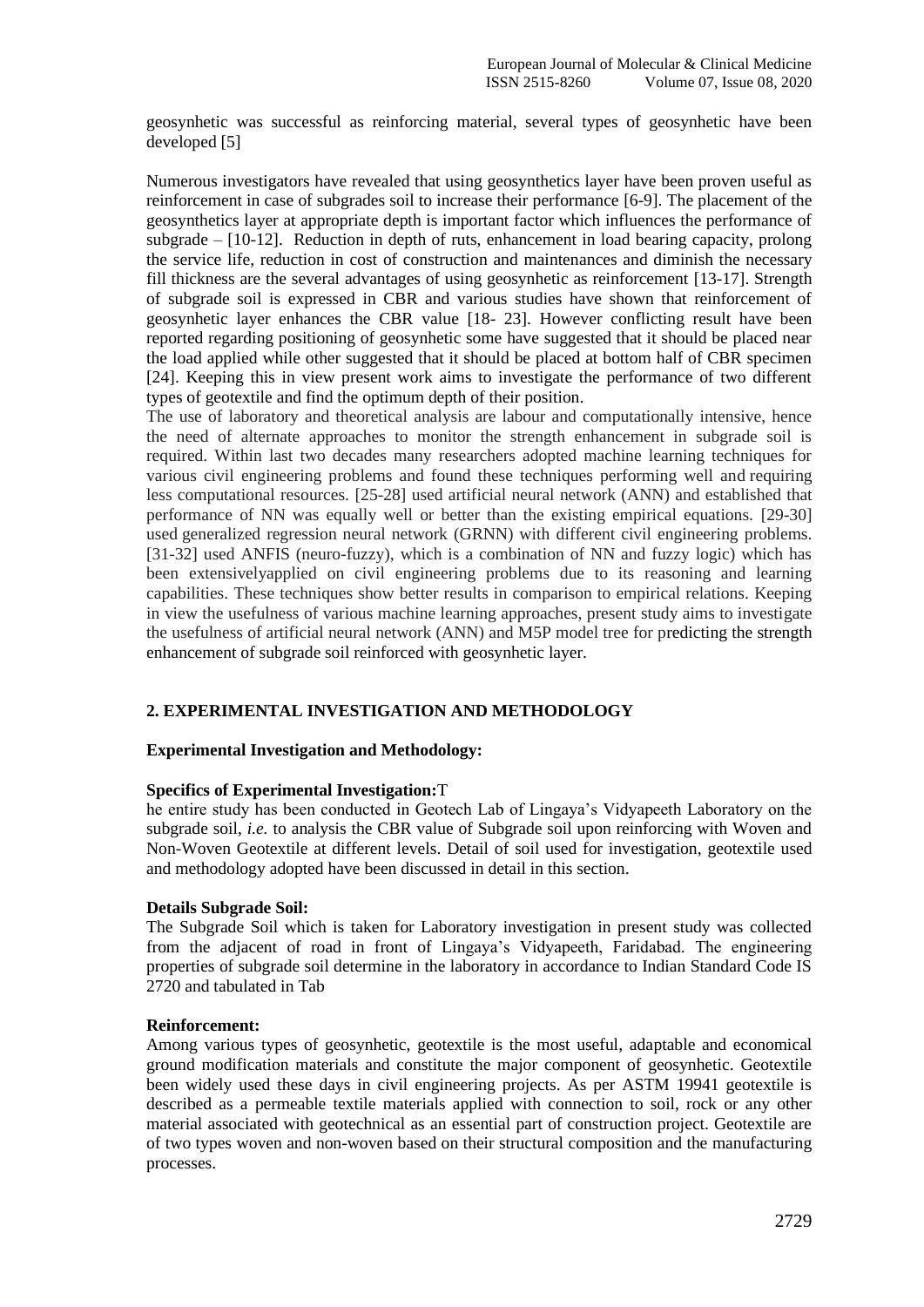- Woven geotextiles are produced by crossing intricately of warp and weft yarns and these may consist of multifilament, fibrillated, spun or of slit film.
- Nonwoven geotextiles are produced by mechanical interlocking or thermal bonding of fibres/filaments.

Present study involve use of both woven and non-woven geotextile. Selection of geotextile was governed by comparing several parameters such as specification, availability, durability and price. Specification of woven Geotextile (PPMF-30) are given in Table 2. Specification of nonwoven Geotextile (SN-30) are provided in Table 3. Geotextile were cut in round shape of size slightly less than CBR mould.

## **Experimental Investigation**:

The main objective of present investigation was to decrease the pavement thickness and to rise the strength of pavement structures by using geotextile as reinforcement material. As CBR value is the measure of strength of material to be used in subgrade so to achieve the objective unsoaked CBR value {as per IS: 270 (part 16)-1979} of parent subgrade soil without reinforcement was calculated and then performance of parent subgrade soil by providing geotextile (woven and non-woven) at different height and combination were investigated. Reinforcement was provided at different depth of CBR namely *M/3, M/2* and *2/3M* from the top as shown in Figure 1, where *M* is total depth of CBR mould from the top. Table 4 provide the different combination of geotextile used. Two test were carried out with each combination and average were taken for accuracy. The loads, for 2.5mm, 5mm and 12.5mm were observed and recorded. This load is given as a percentage of standard load value at a corresponding deformation level to obtain CBR value. In this way total 12 observations were made for woven and non-woven each. The increase in strength was determined by evaluating increment ratio,  $I_R$  (%) which is equal to ratio of CBR value of reinforced soil and CBR value of parent soil given in equation 3

## **I<sup>R</sup> = (Increase in CBR of reinforced soil/ CBR of unreinforced soil)\*100 (3)**

#### **3. Data Set and Details of Ann and M5p**

Top of mould (2/3H) were taken as input parameter. Analysis were carried out for woven and non-woven separately. Out of twelve observations of each woven and non-woven, two third (i.e 8 reading) haphazardly selected samples were used as training data and remaining one third (i.e 4 reading) were taken as testing data set. WEKA 3.9 was used for modelling the data. Large number of iteration were carried out to determine the optimal user defined parameters of M5P and ANN. Table 5 shows the value of optimal usertop  $(H/2)$  and Number of geosynhetic layer at height of reinforcement two third from defined parameter for M5P and ANN. Coefficient of correlation. (CC) and root mean square error (RMSE) values were used for evaluation of performance of different regression approach,

# **4. RESULT AND DISCUSSION**

#### **Observation from Experimental Investigation:**

Figure 2 provide the plot between CBR values of woven and non-woven geotextile corresponding to depth of penetration equal to 12.5mm and position of reinforcement, for three cases single layer of reinforcement was provided at *M/3*, *M/2* and *2/3* M from the top and in one case two layer of reinforcement was provided at *M/3* and *2/3* M from the top. Table 6 gives the value of CBR at each position of reinforcement and Increment ratio at each depth.

#### **Effect of reinforcement:**

From Table 6 it was observed that reinforcing parent soil with woven or non-woven geotextile at varying depth increases the CBR value and in turn improves the bearing capacity of subgrade soil. Increment ratio (Table 6) was observed from 87.17% to 188.23% depending upon the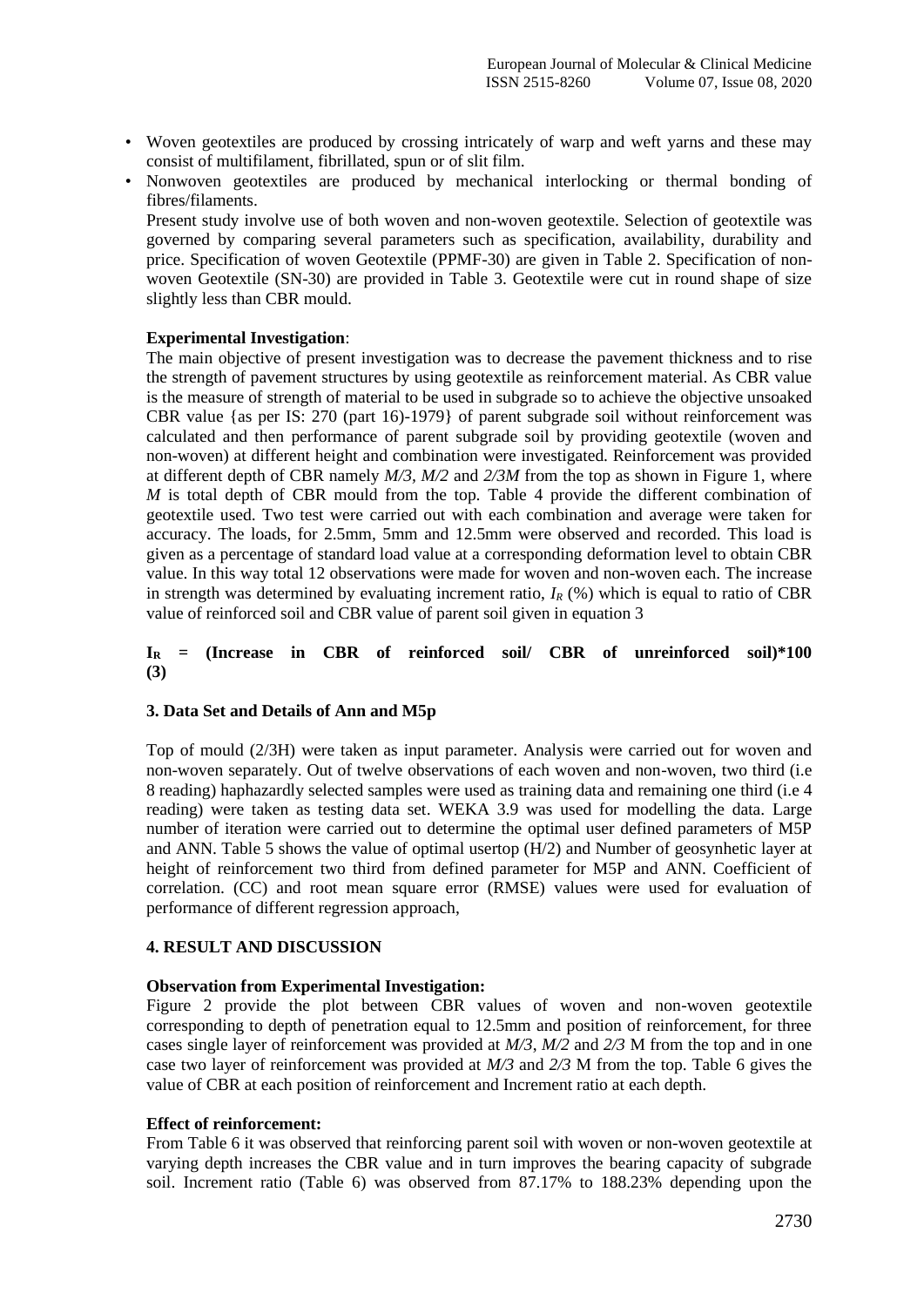location of reinforcement layer, type of geotextile and number of layer of reinforcement. Hence it can be concluded that soil reinforced using geotextile enhances the strength of parent subgrade soil.

#### **Effect of type of geotextile used for reinforcement:**

From Figure 2 and Table 6 it can be observed that for both single layer and double layer reinforcement and at all the position of reinforcement, woven geotextile have larger value of CBR than nonwoven geotextile, hence it can be stated that the woven geotextile are more capable of increasing strength of subgrade soil in comparison to non-woven geotextile.

### **Effect of position of reinforcement layer:**

From Figure 2 and Table 6 it can be witnessed that as the depth of placement of reinforcement from top (for both woven and non-woven geotextile) increases, CBR value decreases. Hence, it can be concluded that if position of reinforcement is near to the top  $(M/3)$  of soil specimen amplifies the strength of parent subgrade soil is more prominent, no significant increase in strength of parent subgrade soil was observed if reinforcement is placed beyond middle of the specimen depth *(M/2)*. Thus, position of reinforcement in important parameter while reinforcing the soil.

## **Effect of number of layer of reinforcement:**

From Figure 2 and Table 6 it can be clearly observed that increment ratio of double layer of reinforcement for both woven and non-woven was greater than respective single layer. Increment ratio increased greatly (188.23%) if two layer of woven geotextile was placed in comparison to two layer of non-woven geotextile (133.96%).

## **Prediction of CBR values using ANN and M5P:**

ANN and M5P was used to predict the CBR value for both woven and non-woven geotextile separately.Both the approaches were tuned to the optimum user defined parameter and then predicted values were recorded. Table 7 gives the value of performance evaluation parameter for both woven and non-woven geotextile.

#### **Prediction for woven geotextile:**

Figure 3(a) and (b) provide the plot of actual vs predicted CBR value for training and testing data set using ANN and M5P modelling approach for subgrade soil reinforced with woven geotextile. Comparison of performance evaluation parameter; CC= 0.8976 and RMSE= 3.097 from ANN and CC= 0.9012 and RMSE= 1.3955 from M5P, suggest that prediction from both the approaches were in accordance of experimental results and performance of M5P was slightly better than ANN. Hence it can be concluded that both the approaches can be used to forecast the CBR value if soil is reinforced with woven

#### **Prediction for non-woven geotextile:**

Figure 4(a) and (b) gives the plot of actual vs predicted CBR value for training and testing data set using ANN and M5P modelling approach for subgrade soil reinforced with non-woven geotextile. Comparison of performance evaluation parameter; CC= 0.9172 and RMSE=2.5564 from ANN and CC= 0.4897 and RMSE= 5.4371 from M5P, submit that prediction from ANN approaches were in agreement with experimental results and performance of ANN was superior to M5P. Hence it can be inferred from investigation that only ANN can be used to forecast the CBR value if soil is reinforced with non-woven geotextile.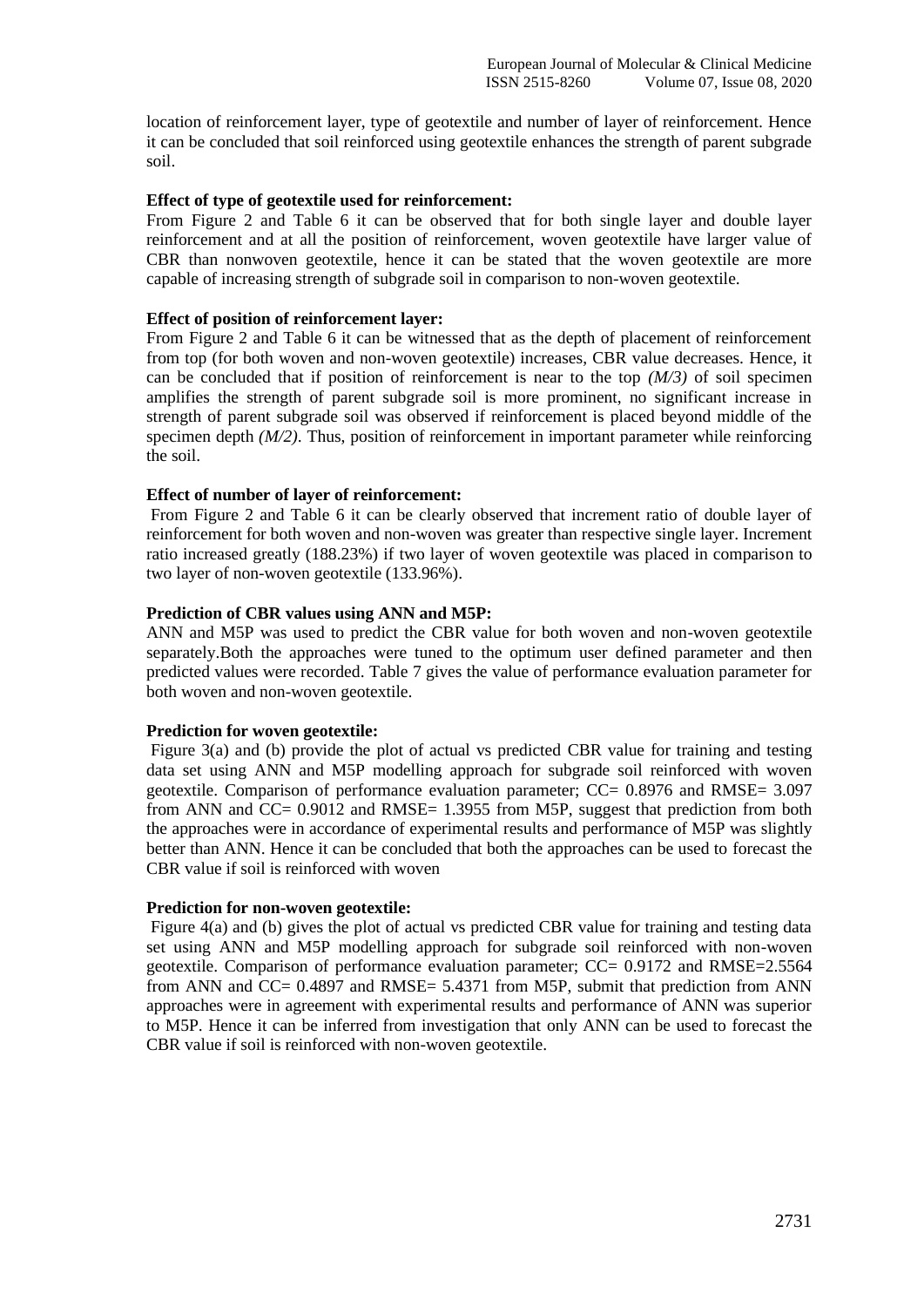

**Figure 1: Diagrammatic representation of position of reinforcing layer** 



**Figure 2 Plot of CBR values vs position of reinforcement**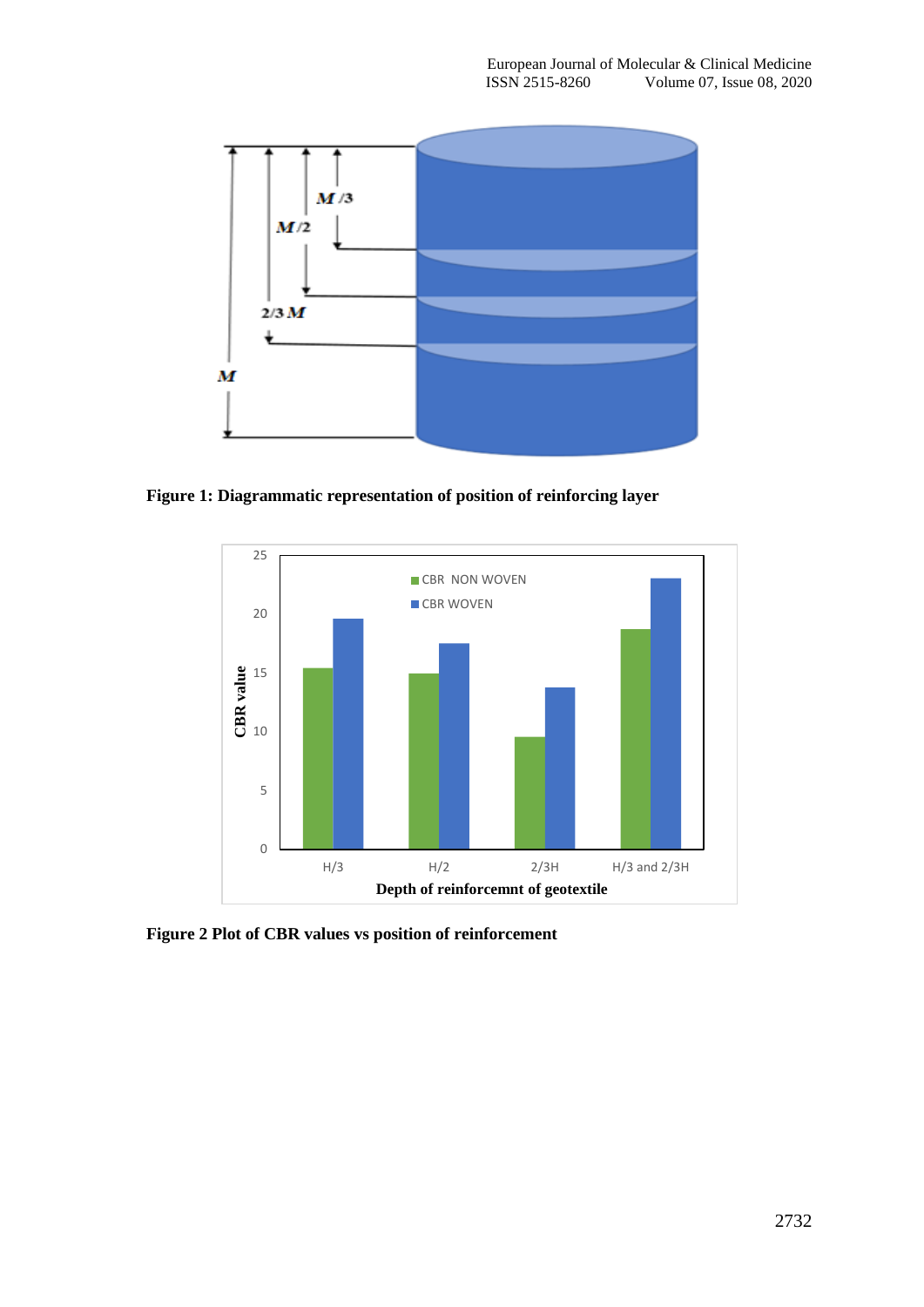

**Figure 3(a) Figure 3(b)** 

**Figure 3 Actual vs Predicted value of CBR for for subgrade soil reinforced with woven geotextile, Figure 3(a) and (b) is for training data and testing data set respectively.**



**Figure 4 (a) Figure 4(b) Figure 4 Actual vs Predicted value of CBR for subgrade soil reinforced with non-woven geotextile, Figure 4(a) and (b) is for training data and testing data set respectively.**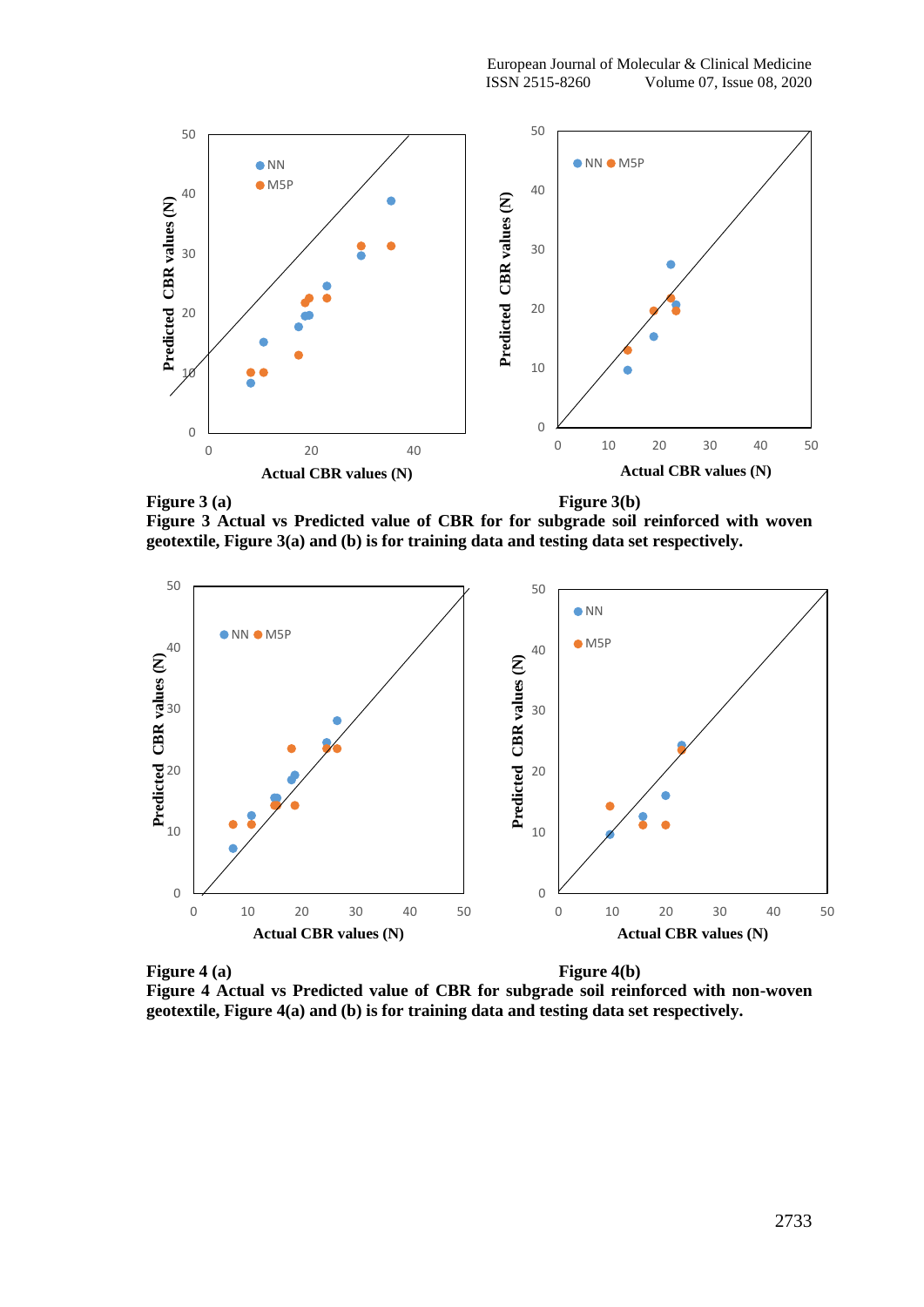| <b>Index Property</b>    | <b>Experimental Value</b> |
|--------------------------|---------------------------|
| Liquid Limit             | 52.92 %                   |
| Plastic Limit            | 33.02 %                   |
| Plasticity Index         | 19.9%                     |
| Specific Gravity         | 2.4                       |
| Optimum Moisture Content | 17%                       |
| $CBR(\%)$                | 7%                        |

# **Table iI . Engineeringpropertiesofsubgradesoil.**

# **Table II. Specification of Woven Geotextile (PPMF-30)**

| <b>Properties</b>                        | <b>Test Method</b>  | Unit                | <b>Values</b>    |  |
|------------------------------------------|---------------------|---------------------|------------------|--|
| Physical/Mechanical                      |                     |                     |                  |  |
| Mass Per Unit Area                       | <b>EN ISO 9864</b>  | g/m <sup>2</sup>    | 300              |  |
| Thickness                                |                     | Mm                  | $0.6 \text{ mm}$ |  |
| Tensile Strength (5 x 20 cm strip), Warp | <b>EN ISO 10319</b> | Kgf                 | 317              |  |
| Tensile Strength (5 x 20 cm strip), Weft | <b>EN ISO 10319</b> | Kgf                 | 285              |  |
| Elongation at break, Warp                | <b>EN ISO 10319</b> | $\frac{0}{0}$       | 40               |  |
| Elongation at break, Weft                | <b>EN ISO 10319</b> | $\frac{0}{0}$       | 36               |  |
| Bursting Strength -                      |                     | Kgf/cm <sup>2</sup> | 53               |  |
| Air Permeability at 1.22 WC              |                     |                     | 0.32             |  |

## **Table III. Specification of non-woven geotextile (SN-30)**

| <b>Properties</b>             | <b>Test Method</b> | Unit               | <b>Values</b> |
|-------------------------------|--------------------|--------------------|---------------|
| <b>Physical</b>               |                    |                    |               |
| Mass Per Unit Area            | ASTM D 5261        | $g/m^2$            | 300           |
| Thickness                     | <b>ASTM D 5199</b> | Mm                 | 2.8           |
| Mechanical                    |                    |                    |               |
| Grab Tensile Strength         | <b>ASTM D 4632</b> | N                  | 1180          |
| <b>Grab Elongation</b>        | <b>ASTM D 4632</b> | $\frac{0}{0}$      | 80            |
| Wide Width Tensile Strength   | ASTM D 4595        | KN/m               | 7             |
| Wide Width Tensile Elongation | ASTM D4595         | $\frac{0}{\alpha}$ | 80            |
| Trapezoidal Tear length wise  | ASTM D4533         | N                  | 300           |
| Trapezoidal Tear Width wise   | ASTM D4533         |                    | 550           |
| Mullen Burst Strength         | ASTM D 3786        | Kpa                | 2400          |
| Puncture Strength (CBR)       | ASTM D 6241        | N                  | 3700          |
| Endurance                     |                    |                    |               |
| UV Resistance $@$ 500 Hours   | ASTM D4355         | $\frac{6}{6}$      | 70            |

**Table IV: Various combination of parent subgrade soil with geotextile.**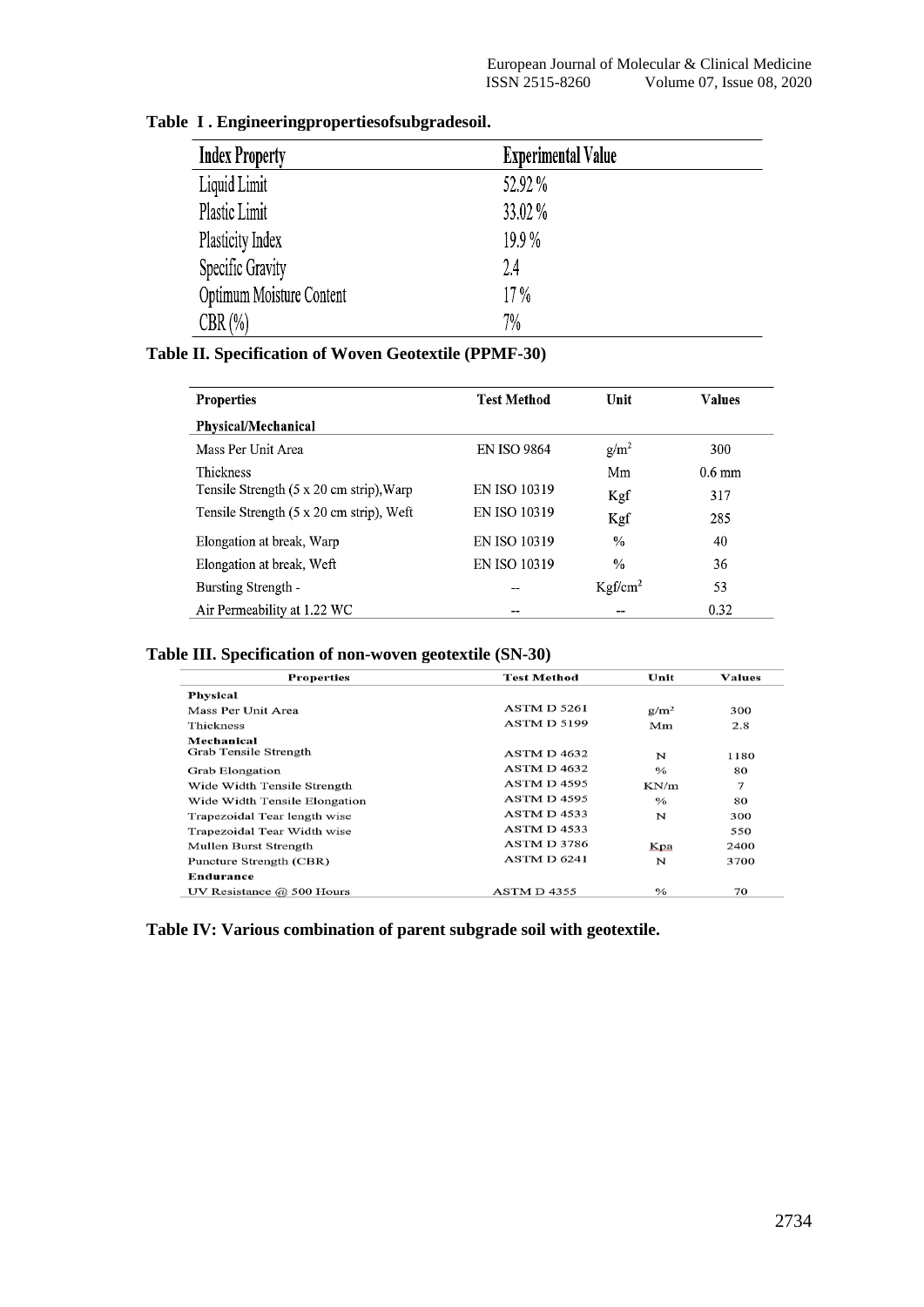| Sr No. | Combination                                                 | No. of<br>Layer | Type of<br>Geotextile |
|--------|-------------------------------------------------------------|-----------------|-----------------------|
| 1      | CBR Test without Reinforcement.                             | --              |                       |
| 2      | Soil with Geotextile at a depth of M/3 from Top.            | 01              | Woven                 |
| 3      | Soil with Geotextile at a depth of M/2 from Top.            | 01              | Woven                 |
| 4      | Soil with Geotextile at a Height of 2/3 M from Top.         | 01              | Woven                 |
| 5      | Soil with Geotextile at a Height of M/3 and M/3 H from Top. | 02              | Woven                 |
| 6      | Soil with Geotextile at a depth of M/3 from Top.            | 0 <sub>1</sub>  | Non-Woven             |
| 7      | Soil with Geotextile at a depth of M/2 from Top.            | 01              | Non-Woven             |
| 8      | Soil with Geotextile at a Height of 2/3M from Top.          | 01              | Non-Woven             |
| 9      | Soil with Geotextile at a Height of M/3 and 2/3 M from Top  | 02              | Non-Woven             |

#### TableV: Valueofuserdefinedparameter

| Modelling<br>approach | <b>User-Defined Parameters</b>                                                                     | Type of<br>Geotextile |  |
|-----------------------|----------------------------------------------------------------------------------------------------|-----------------------|--|
| M <sub>5</sub> P      | Number of training examples allowed at a terminal node=4                                           | Woven                 |  |
| ANN                   | Learning rate $=0.5$ , momentum $=0.3$ , number of iterations $=100$ ,<br>number of hidden layer=8 | Woven                 |  |
| M <sub>5</sub> P      | Number of training examples allowed at a terminal node=4                                           | Non-Woven             |  |
| ANN                   | Learning rate = 0.3, momentum = 0.2, number of iterations = 100,<br>number of hidden layer=8       | Non-Woven             |  |

|  |                                |  |  |  |  | Table VI: CBR value and Increment Ratio $I_R$ (%) at each position of reinforcement for |  |
|--|--------------------------------|--|--|--|--|-----------------------------------------------------------------------------------------|--|
|  | woven and non-woven geotextile |  |  |  |  |                                                                                         |  |

| <b>Position of</b> | Type of    | $_{\bf CBR}$ |                                          |  |  |  |
|--------------------|------------|--------------|------------------------------------------|--|--|--|
| Reinforcement      | Geotextile |              | <b>Increment Ratio I<sub>R</sub></b> (%) |  |  |  |
| M/3                | Woven      | 19.61        | 145.19                                   |  |  |  |
| M/2                | Woven      | 17.52        | 118.98                                   |  |  |  |
| 2/3M               | Woven      | 13.78        | 72.19                                    |  |  |  |
| $M/3$ and $2/3M$   | Woven      | 23.06.       | 188.23                                   |  |  |  |
| M/3                | Non-woven  | 15.42        | 92.78                                    |  |  |  |
| M/2                | Non-woven  | 14.97        | 87.17                                    |  |  |  |
| 2/3M               | Non-woven  | 9.58         | 19.79                                    |  |  |  |
| $M/3$ and $2/3M$   | Non-woven  | 18.72        | 133.96                                   |  |  |  |

## **5. CONCLUSION**

Effect of reinforcing woven and non-woven geotextile at different depth of reinforcement in single and double layer in terms of CBR value were examined in present study. Further for prediction of CBR, ANN and M5P modelling approaches were used. Vital outcomes of this research are listed below:

- Strength of subgrade soil was enhances upon reinforcement with both woven and non-woven geotextile.
- Rise in strength with reference to parent soil was noticed from 19.79% to 188.23% depending on the position of reinforcement, type of geotextile laid and number of layer of reinforcement.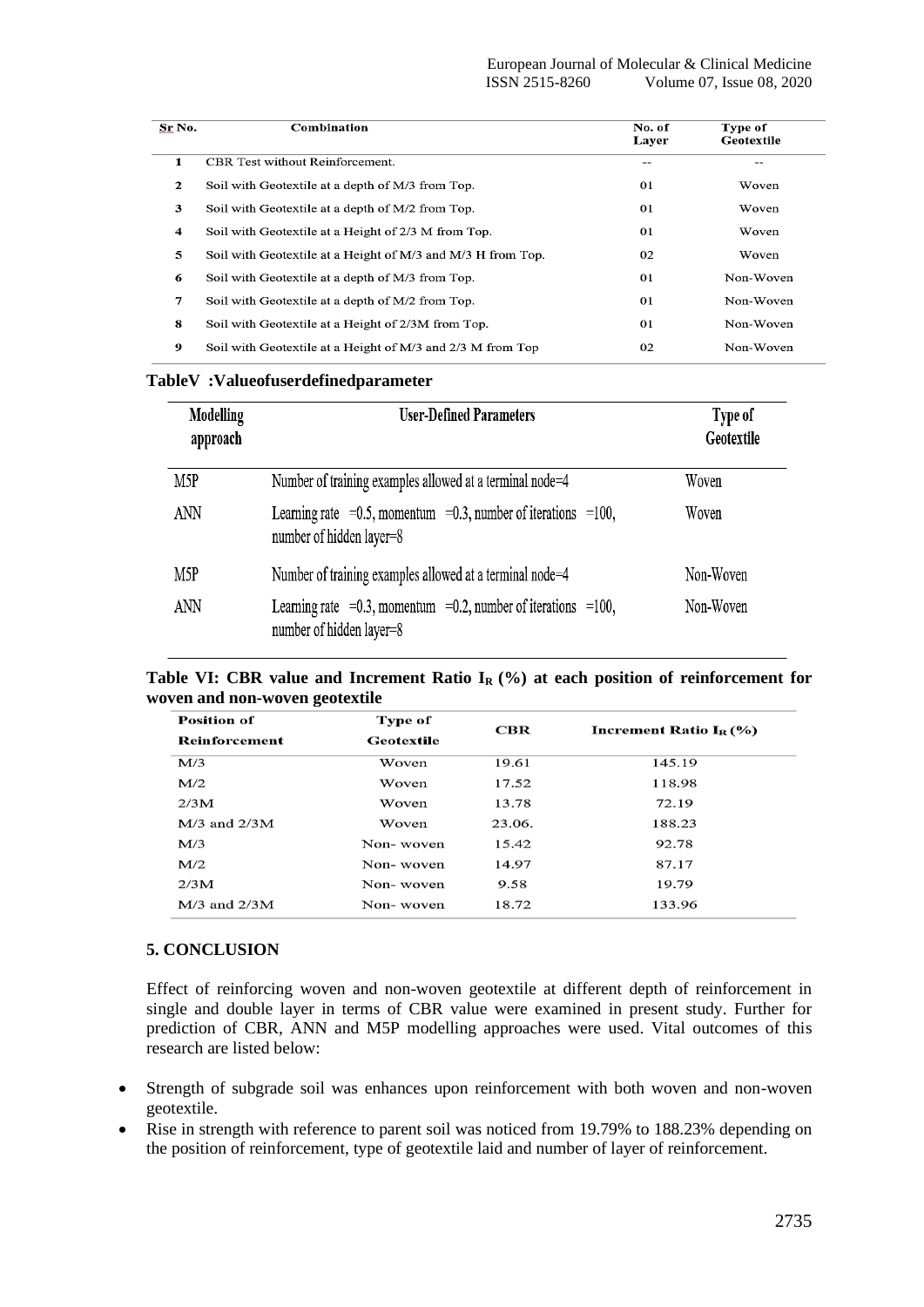- Subgrade soil reinforced with woven geotextile gives better result when reinforced with to nonwoven geotextile for all position of reinforcement and for both single and double layer.
- Optimum benefit of reinforcement wasmarkedonly if position of reinforcement of geotextile layer is at *M*/3 and *M*/2 for both woven and non-woven geotextile.
- Increment ratio of double layer of reinforcement for both woven and non-woven was greater than of respective single layer.
- Performance of M5P predict the CBR value for woven was better than ANN
- Performance of ANN to predict the CBR value for non-woven was better than M5P.

#### **REFERENCES**

- [1] Mitchell, J.K., 1981. Soil improvement-state of the art report. In Proc., 11th Int. Conf. on SMFE (Vol. 4, pp. 509-565).
- [2] Shukla, S.K. and Shukla, S.K. eds., 2002. Geosynthetics and their applications (p. 430). London: Thomas Telford.
- [3] Al-Qadi, I.L., Brandon, T.L., Valentine, R.J., Lacina, B.A. and Smith, T.E., 1994. Laboratory evaluation of geosynthetic-reinforced pavement sections. Transportation research record, (1439), pp.25-31.
- [4] Vinod, P. and Minu, M., 2010. Use of coir geotextiles in unpaved road construction. Geosynthetics International, 17(4), pp.220-227.
- [5] Shukla, S.K., 2017. An introduction to geosynthetic engineering. CRC Press.
- [6] Giroud, J.P. and Noiray, L., 1981. Geotextile-reinforced unpaved road design. Journal of geotechnical and geoenvironmental engineering, 107(ASCE 16489).
- [7] Fannin, R.J. and Sigurdsson, O., 1996. Field observations on stabilization of unpaved roads with geosynthetics. Journal of Geotechnical Engineering, 122(7), pp.544-553.
- [8] Hufenus, R., Rueegger, R., Banjac, R., Mayor, P., Springman, S.M. and Brönnimann, R., 2006. Full-scale field tests on geosynthetic reinforced unpaved roads on soft subgrade. Geotextiles and Geomembranes, 24(1), pp.21-37.
- [9] Som, N. and Sahu, R.B., 1999. Bearing capacity of a geotextile-reinforced unpaved road as a function of deformation: a model study. Geosynthetics International, 6(1), pp.1-17.
- [10] Perkins, S. W., &Ismeik, M. (1997). A synthesis and evaluation of geosynthetic-reinforced base layers in flexible pavements-part i. Geosynthetics International, 4(6), 549-604.
- [11] Raymond, G. and Ismail, I., 2003. The effect of geogrid reinforcement on unbound aggregates. Geotextiles and Geomembranes, 21(6), pp.355-380.
- [12] Subaida, E.A., Chandrakaran, S. and Sankar, N., 2009. Laboratory performance of unpaved roads reinforced with woven coir geotextiles. Geotextiles and geomembranes,  $27(3)$ , pp.204-210.
- [13] Abu-Farsakh, M.Y., Akond, I. and Chen, Q., 2016. Evaluating the performance of geosynthetic-reinforced unpaved roads using plate load tests. International Journal of Pavement Engineering, 17(10), pp.901-912.
- [14] Hufenus, R., Rueegger, R., Banjac, R., Mayor, P., Springman, S.M. and Brönnimann, R., 2006. Full-scale field tests on geosynthetic reinforced unpaved roads on soft subgrade. Geotextiles and Geomembranes, 24(1), pp.21-37.
- [15] Góngora, I.A.G. and Palmeira, E.M., 2012. Influence of fill and geogrid characteristics on the performance of unpaved roads on weak subgrades. Geosynthetics International, 19(2), pp.191- 199.
- [16] McWatters, R.S., Rowe, R.K., Wilkins, D., Spedding, T., Jones, D., Wise, L., Mets, J., Terry, D., Hince, G., Gates, W.P. and Di Battista, V., 2016. Geosynthetics in Antarctica: Performance of a composite barrier system to contain hydrocarbon-contaminated soil after three years in the field. Geotextiles and Geomembranes, 44(5), pp.673-685.
- [17] Palmeira, E.M. and Antunes, L.G., 2010. Large scale tests on geosynthetic reinforced unpaved roads subjected to surface maintenance. Geotextiles and Geomembranes, 28(6), pp.547- 558.